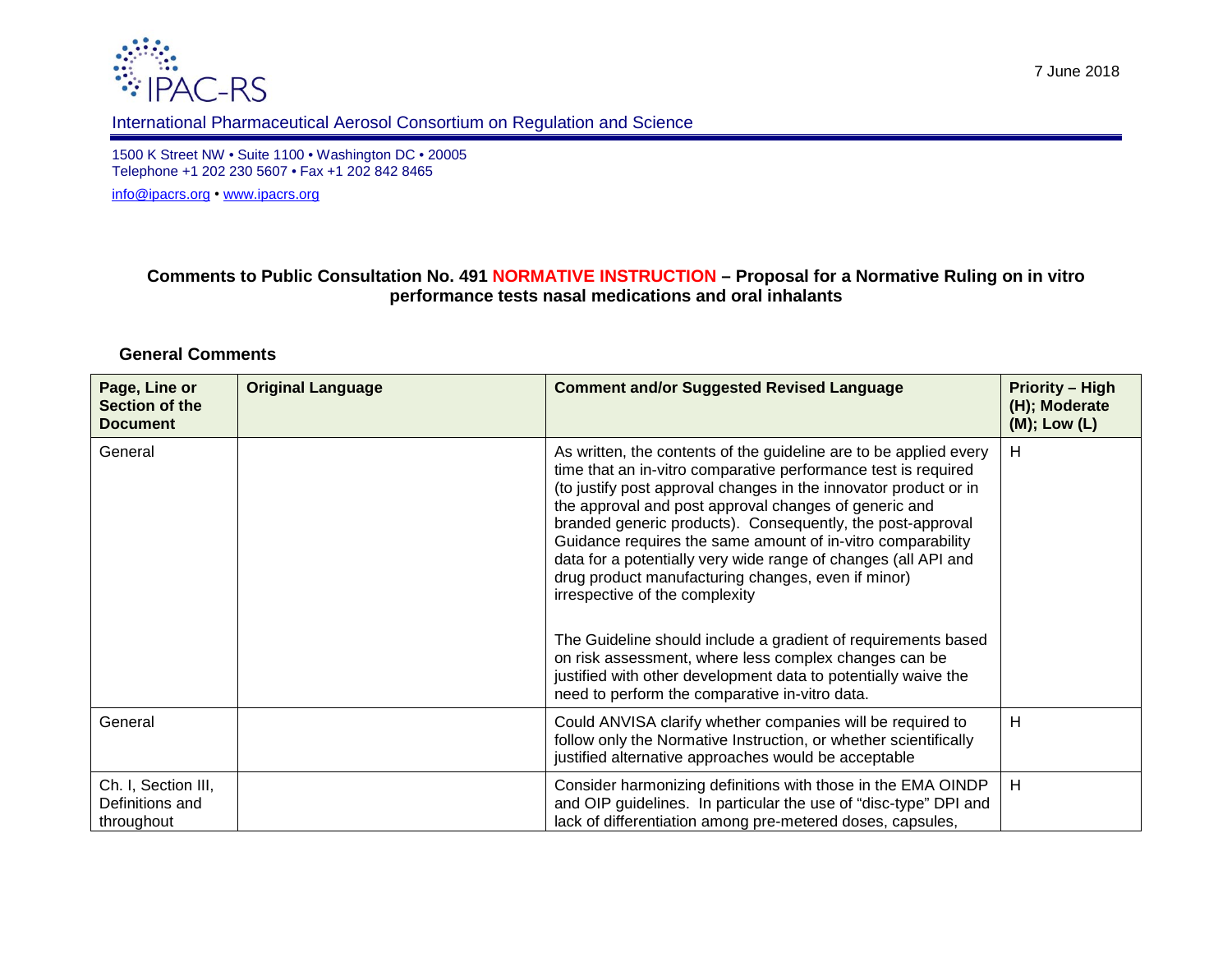| Page, Line or<br>Section of the<br><b>Document</b>                  | <b>Original Language</b>                                                                                                                                                                                   | <b>Comment and/or Suggested Revised Language</b>                                                                                                                                                                                                             | <b>Priority - High</b><br>(H); Moderate<br>(M); Low (L) |
|---------------------------------------------------------------------|------------------------------------------------------------------------------------------------------------------------------------------------------------------------------------------------------------|--------------------------------------------------------------------------------------------------------------------------------------------------------------------------------------------------------------------------------------------------------------|---------------------------------------------------------|
| document                                                            |                                                                                                                                                                                                            | units and cartridges is confusing.                                                                                                                                                                                                                           |                                                         |
| Ch. II; Section I;<br>Art 10<br>Ch II; Section II;<br><b>Art 17</b> | The Certificate of Pharmaceutical<br>Equivalence or Performance Tests must<br>report the results of each of the observed<br>aspects, for both drugs under analysis                                         | It would be very helpful to clarify that the text, "for both drugs<br>under analysis," refers to the test and reference products<br>under analysis. This would clarify that the requirement is for<br>final products, not active pharmaceutical ingredients. | M                                                       |
| Ch II, Section III,<br>Art 28                                       | The Certificate of Pharmaceutical<br>Equivalence or Performance Test must<br>report the results of the statistical analysis<br>of population bioequivalence, for each<br>parameter evaluated of both drugs | Consider clarifying the text to state: The Certificate of<br>Pharmaceutical Equivalence or Performance Tests must report<br>the results of each of the observed aspects, for both the test<br>and reference products.                                        |                                                         |
| Ch. II, Section V,<br>Art 44                                        | under analysis                                                                                                                                                                                             | And                                                                                                                                                                                                                                                          |                                                         |
| Ch II, Section VI,<br>Art 58                                        |                                                                                                                                                                                                            | The Certificate of Pharmaceutical Equivalence or Performance<br>Tests must report the results of the statistical analysis of<br>population bioequivalence, for each parameter evaluated, for<br>both the test and reference products.                        |                                                         |
| Ch II, Section<br>VII, Art 63                                       |                                                                                                                                                                                                            |                                                                                                                                                                                                                                                              |                                                         |
| Ch. II, Section<br>VIII, Art 73                                     |                                                                                                                                                                                                            |                                                                                                                                                                                                                                                              |                                                         |
| Ch. II, Section II,<br><b>Art 18</b>                                | The following documents and information<br>related to the test in question must be<br>included in the Protocol and Report on the                                                                           | Details of the calculation are justified; however samples of the<br>test and reference material or comparator, copy of<br>spreadsheets or CD-ROMs, chromatograms, spectrograms,                                                                              | H                                                       |
| And similar<br>sections, e.g.,<br>Ch II, Section III,<br>Art 29;    | study of pharmaceutical equivalence or<br>performance tests, to be submitted to<br>Anvisa:<br>I - complete description of the dosage<br>collection apparatus and, when present,                            | graphs, raw data should not be required as they add to<br>administration with no impact on the safety, quality and efficacy<br>of the product. These documents could be kept at the<br>company/facilities and made available if needed.                      |                                                         |
| Ch II, Section VI,<br>Art 59;<br>Ch. II, Section                    | of the accessories used;<br>II - description of the parameters and their<br>acceptance criteria, which must be                                                                                             | Include only information/data required to assess<br>pharmaceutical equivalence or performance tests. Samples or<br>chromatograms, etc., will not allow regulatory reviewer to                                                                                |                                                         |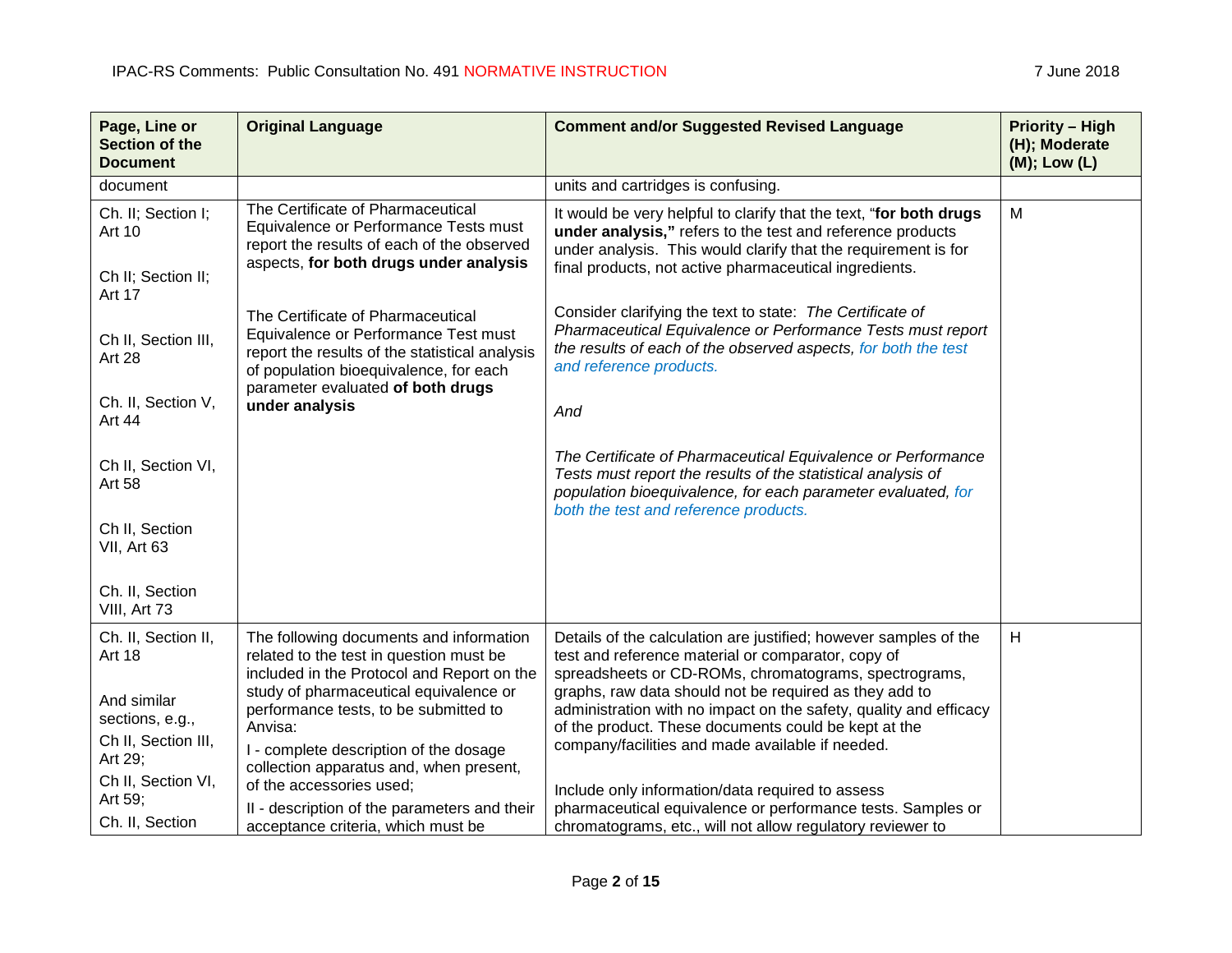| Page, Line or<br>Section of the<br><b>Document</b>                            | <b>Original Language</b>                                                                                                                                                                                                                                                                                                                                                                                                                                                                                                                                                                                                                                                                                                                                                                                                                                                                                                                                                                                                 | <b>Comment and/or Suggested Revised Language</b>                                                                                                                                            | <b>Priority - High</b><br>(H); Moderate<br>$(M)$ ; Low $(L)$ |
|-------------------------------------------------------------------------------|--------------------------------------------------------------------------------------------------------------------------------------------------------------------------------------------------------------------------------------------------------------------------------------------------------------------------------------------------------------------------------------------------------------------------------------------------------------------------------------------------------------------------------------------------------------------------------------------------------------------------------------------------------------------------------------------------------------------------------------------------------------------------------------------------------------------------------------------------------------------------------------------------------------------------------------------------------------------------------------------------------------------------|---------------------------------------------------------------------------------------------------------------------------------------------------------------------------------------------|--------------------------------------------------------------|
| VIII, Art 75                                                                  | controlled in the dose collection apparatus<br>and, when present, in their accessories,<br>for optimization of the method, as<br>determined by their manufacturer(s);<br>III - recording of the controls performed in<br>the dose collection apparatus and, when<br>present, in their accessories, previously<br>and, when applicable, during the<br>conduction of the test with samples of the<br>test drug and the reference medicine /<br>comparator;<br>IV - details of the calculation of the<br>amount of drug per actuation, the<br>samples of the test drug and of the<br>reference medicine / comparator; copy<br>spreadsheets, chromatograms,<br>spectrograms or other analytical records<br>and graphs derived from analyzes of test<br>drug samples and of the reference<br>medicine / comparator;<br>V - electronic table file containing raw<br>data from the tests and calculation of the<br>geometric means obtained from the<br>samples of the test drug and of the<br>reference medicine / comparator. | assess this.<br>Clarification required as to whether representative samples of<br>the listed information would be acceptable, or if all files for all<br>data are required to be submitted. |                                                              |
|                                                                               | Single paragraph. In the case of section<br>VI of this article, if spreadsheets or<br>electronic files are used, copies should<br>be sent on CD-ROM or other storage<br>device.                                                                                                                                                                                                                                                                                                                                                                                                                                                                                                                                                                                                                                                                                                                                                                                                                                          |                                                                                                                                                                                             |                                                              |
| Ch II, Section V,<br>Art 37 and<br>several other<br>places in the<br>document | The test for the distribution of<br>aerodynamic particle size by cascade<br>impaction for nasal aerosol, oral<br>inhalation aerosol and oral inhalation<br>powder shall be conducted using at                                                                                                                                                                                                                                                                                                                                                                                                                                                                                                                                                                                                                                                                                                                                                                                                                            | Here and elsewhere, clarify the wording with respect to the<br>sampling of the 30 units.<br>For example:  In the case or pre-metered oral inhalation                                        | M                                                            |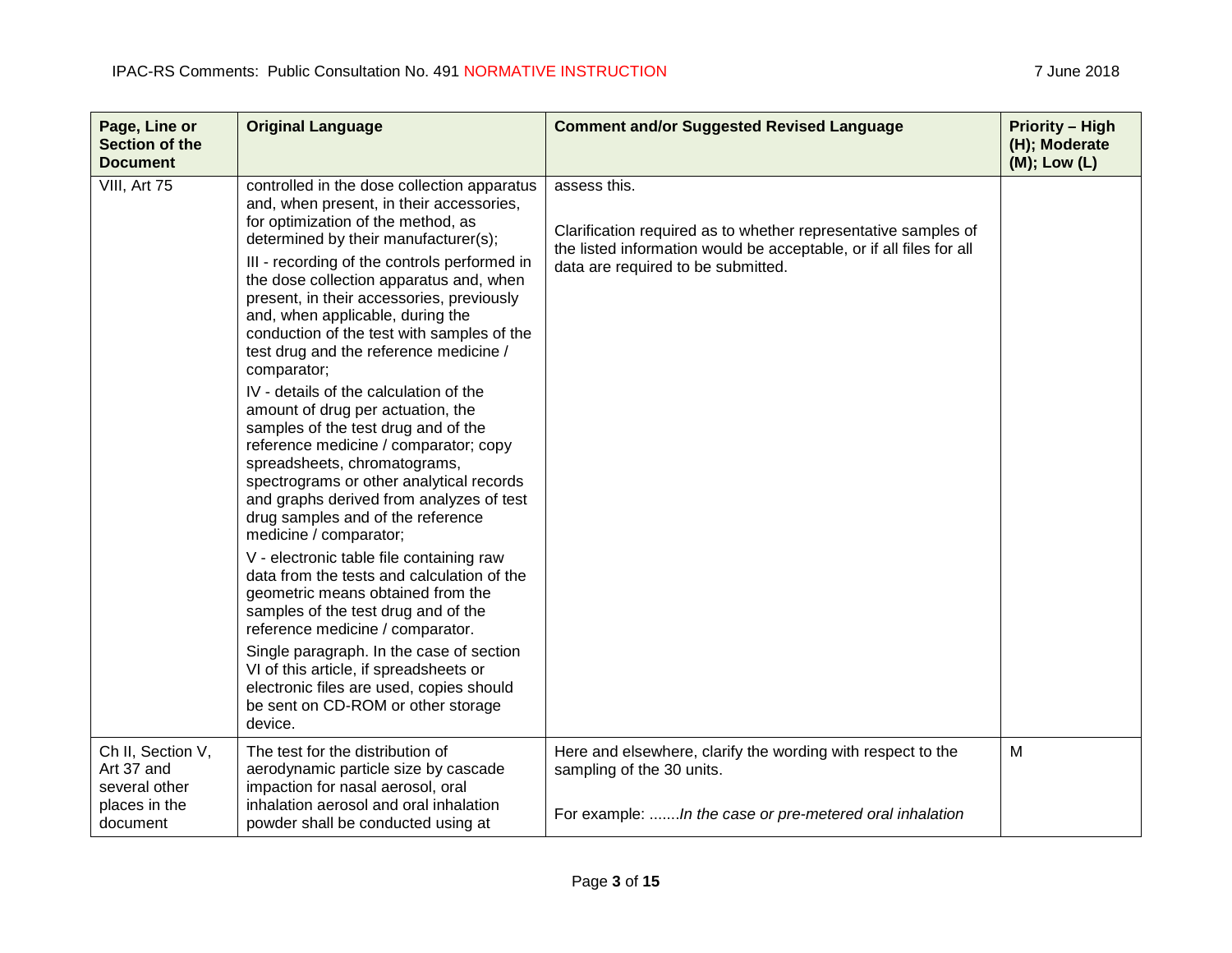| Page, Line or<br>Section of the<br><b>Document</b> | <b>Original Language</b>                                                                                                                                                                                                                            | <b>Comment and/or Suggested Revised Language</b>                                                                                                                                                                                                                                                             | <b>Priority - High</b><br>(H); Moderate<br>$(M)$ ; Low $(L)$ |
|----------------------------------------------------|-----------------------------------------------------------------------------------------------------------------------------------------------------------------------------------------------------------------------------------------------------|--------------------------------------------------------------------------------------------------------------------------------------------------------------------------------------------------------------------------------------------------------------------------------------------------------------|--------------------------------------------------------------|
|                                                    | least thirty devices of three batches of<br>the test drug, ten devices of each lot,<br>and thirty devices from three batches of<br>the reference drug / comparator, ten<br>devices from each batch, or thirty<br>devices from a batch of that drug. | powders where doses are already pre-measured either in<br>individual capsules or arranged in a blister strip (or other) inside<br>the device, use at least 30 units from both the reference and<br>comparator products. This may comprise 10 units from each of<br>three batches, or 30 units from one batch |                                                              |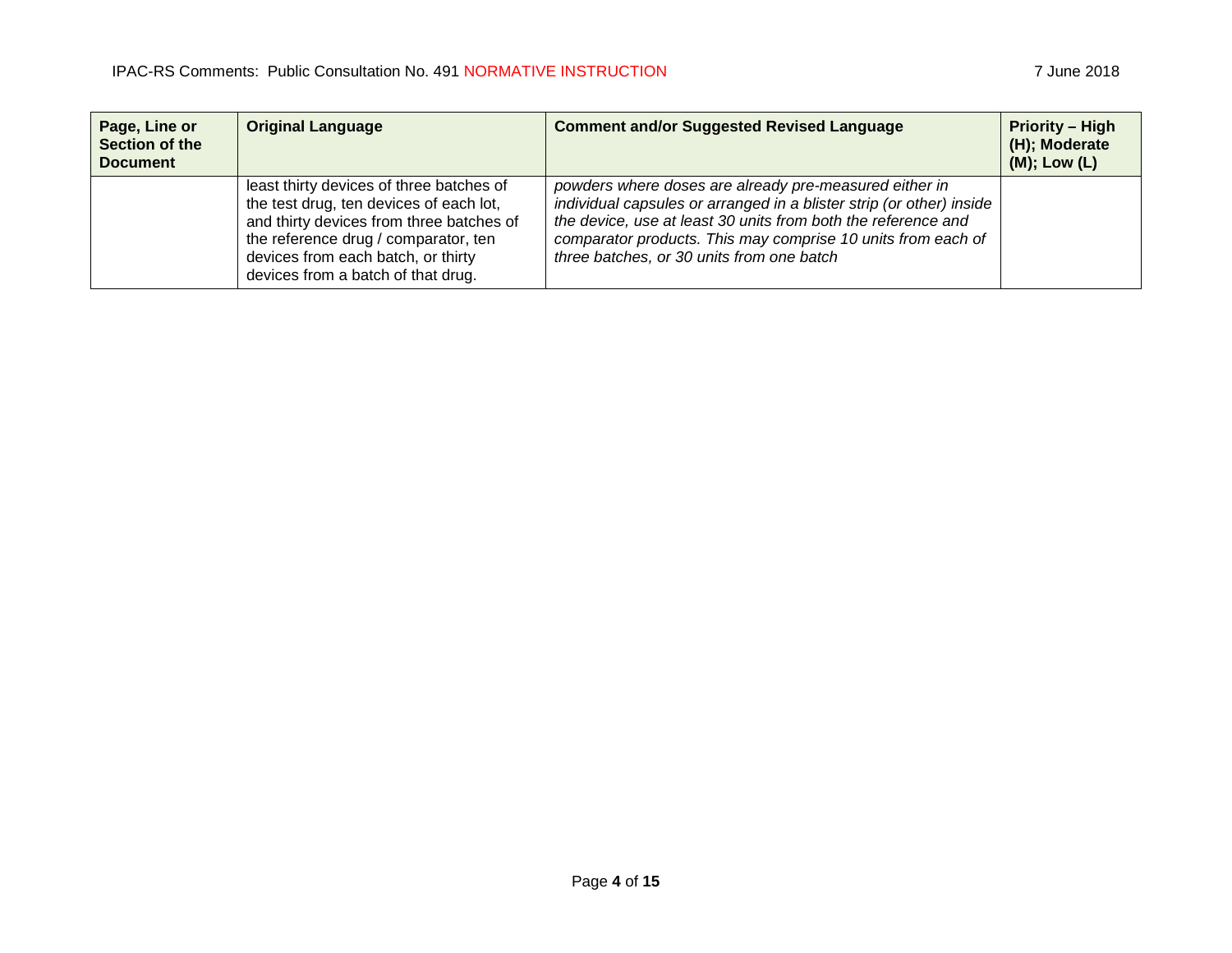| Page, Line or<br>Section of the<br><b>Document</b> | <b>Original Language</b>                                                                                                                                                                                                                                                                                                                                                                                                                                                                                                                                                                                                                                                        | <b>Comment and/or Suggested Revised Language</b>                                                                                                                                                                                                                                                                                                                                                                                                                                                                                                                                                                                                                                                                                                                                                                                                                                                                                                                                                                                                                                                                                                                                                               | <b>Priority - High</b><br>(H); Moderate<br>$(M);$ Low $(L)$ |
|----------------------------------------------------|---------------------------------------------------------------------------------------------------------------------------------------------------------------------------------------------------------------------------------------------------------------------------------------------------------------------------------------------------------------------------------------------------------------------------------------------------------------------------------------------------------------------------------------------------------------------------------------------------------------------------------------------------------------------------------|----------------------------------------------------------------------------------------------------------------------------------------------------------------------------------------------------------------------------------------------------------------------------------------------------------------------------------------------------------------------------------------------------------------------------------------------------------------------------------------------------------------------------------------------------------------------------------------------------------------------------------------------------------------------------------------------------------------------------------------------------------------------------------------------------------------------------------------------------------------------------------------------------------------------------------------------------------------------------------------------------------------------------------------------------------------------------------------------------------------------------------------------------------------------------------------------------------------|-------------------------------------------------------------|
| Ch I, Section II,<br>Art 2                         | This Regulation applies to all nasal and oral<br>inhalation medicines with synthetic active<br>principles classified as new, generic and<br>similar, which must present evidence of<br>therapeutic equivalence at the time of grant<br>or renewal of registration and post<br>registration changes.<br>Single paragraph. In the case of new<br>medicinal products, the scope of this<br>standard is limited to medicinal products<br>containing active principles within the<br>approved therapeutic range in which<br>equivalence studies may substitute Phase<br>II and III clinical studies, as defined by<br>Resolution - RDC No. 60 of 10 October<br>2014 and its updates. | Please reword to be clear that therapeutic equivalence is not<br>required for an original marketing application for new<br>compounds at time of granting as there is nothing to<br>demonstrate equivalence to.<br>This normative instruction is proposed to be applied<br>whenever an in vitro comparative performance test is<br>required to justify product changes or generic approval. The<br>challenge with this is that the post-approval Guidance<br>currently requires the same amount of in-vitro comparability<br>data for a potentially very wide range of changes (all small<br>and even active pharmaceutical ingredient and drug product<br>manufacturing changes). This means that for very simple<br>changes, we need to provide the same data as for more<br>complex changes.<br>Please therefore consider including a statement such as:<br>"This normative instruction should include a set of<br>requirements based on risk assessment, where less<br>complex changes can be justified with other development<br>data to potentially waive the need to perform in vitro<br>comparative data."<br>Consider also replacing RDC no 60 of 10 October 2014,<br>with RDC 200 of 26 December 2017 | H                                                           |
| Ch I, Section III,<br>Art. 3, Definitions          | [List of Definitions]                                                                                                                                                                                                                                                                                                                                                                                                                                                                                                                                                                                                                                                           | Harmonization of terms and definitions with those used in<br>the EMA guideline on quality of inhalation and nasal drug<br>products, would be helpful. See suggestions provided in the<br>feedback on Public Consultation 490 (draft RDC)<br>Please also note that a non-reservoir type (i.e. pre-metered<br>unit dose) inhaler would not necessarily be a "disc-type" or                                                                                                                                                                                                                                                                                                                                                                                                                                                                                                                                                                                                                                                                                                                                                                                                                                       | M                                                           |

## **Specific Comments**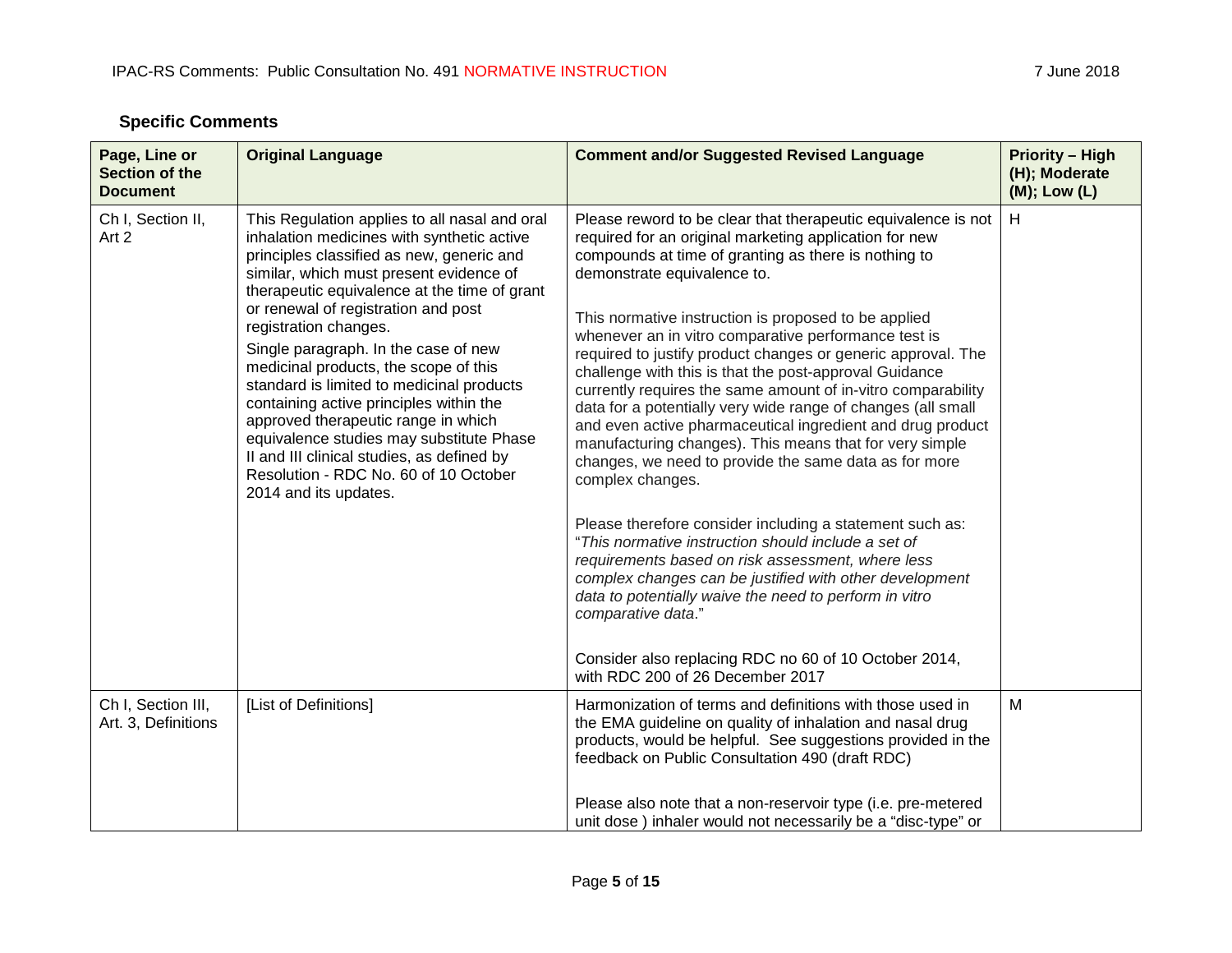be evaluated for nasal sprays, nasal

Art 6

| Page, Line or<br>Section of the<br><b>Document</b> | <b>Original Language</b>                                                                                          | <b>Comment and/or Suggested Revised Language</b>                                                                                                                                                                                                                                                                                                                                                                                                              | <b>Priority - High</b><br>(H); Moderate<br>(M); Low (L) |
|----------------------------------------------------|-------------------------------------------------------------------------------------------------------------------|---------------------------------------------------------------------------------------------------------------------------------------------------------------------------------------------------------------------------------------------------------------------------------------------------------------------------------------------------------------------------------------------------------------------------------------------------------------|---------------------------------------------------------|
|                                                    |                                                                                                                   | disc-shaped DPI                                                                                                                                                                                                                                                                                                                                                                                                                                               |                                                         |
|                                                    |                                                                                                                   | If EMA definitions are not used, please consider adding in a<br>third oral inhalation powder type: (c) unit pre-measured<br>dose, wherein the doses are presented in capsules. it is<br>necessary to use an inhaler for administration of the doses.<br>This maintains the wording of Technical Note no. 01/2013<br>CEFAR / GTFAR / GGMED / Anvisa, currently in force,<br>which also includes type "c" omitted in this proposal for<br>normative instruction |                                                         |
|                                                    |                                                                                                                   | Clarify if the normative instruction applies to Inhalation<br>Solutions because there is no definition and is not<br>described.                                                                                                                                                                                                                                                                                                                               |                                                         |
|                                                    |                                                                                                                   | Consider adding the term: "Approved Therapeutic Range:<br>the range described in the reference/comparator labeling,<br>under the dosage section as the range between the lowest<br>effective dose to be administered and the maximum<br>effective tolerated dose to be administered in a single dose."                                                                                                                                                        |                                                         |
|                                                    |                                                                                                                   | It is important that the companies are able understand what<br>ANVISA considers an approved therapeutic range. That is,<br>the one described in the leaflet of the comparator reference<br>medicine registered by the regulatory body established in<br>national territory                                                                                                                                                                                    |                                                         |
| Ch II, Section I,<br>Art 6, 7, 8                   | I - external appearance: material (plastic,<br>glass etc.) and bottle color and protective<br>cap of the actuator | The purpose of recording the detailed appearance and<br>dimensions as part of performance tests is not clear since in<br>the most part these will have no impact on performance,<br>e.g., color of protective cap will have no impact on the<br>quality, safety and efficacy of the product. Consider<br>removing this requirement.                                                                                                                           | M                                                       |
| Ch II, Section I,                                  | The following aspects of the devices should                                                                       | It is unclear what attributes like snap on diameters, and                                                                                                                                                                                                                                                                                                                                                                                                     | М                                                       |

length of the loader / internal rod are referring to for nasal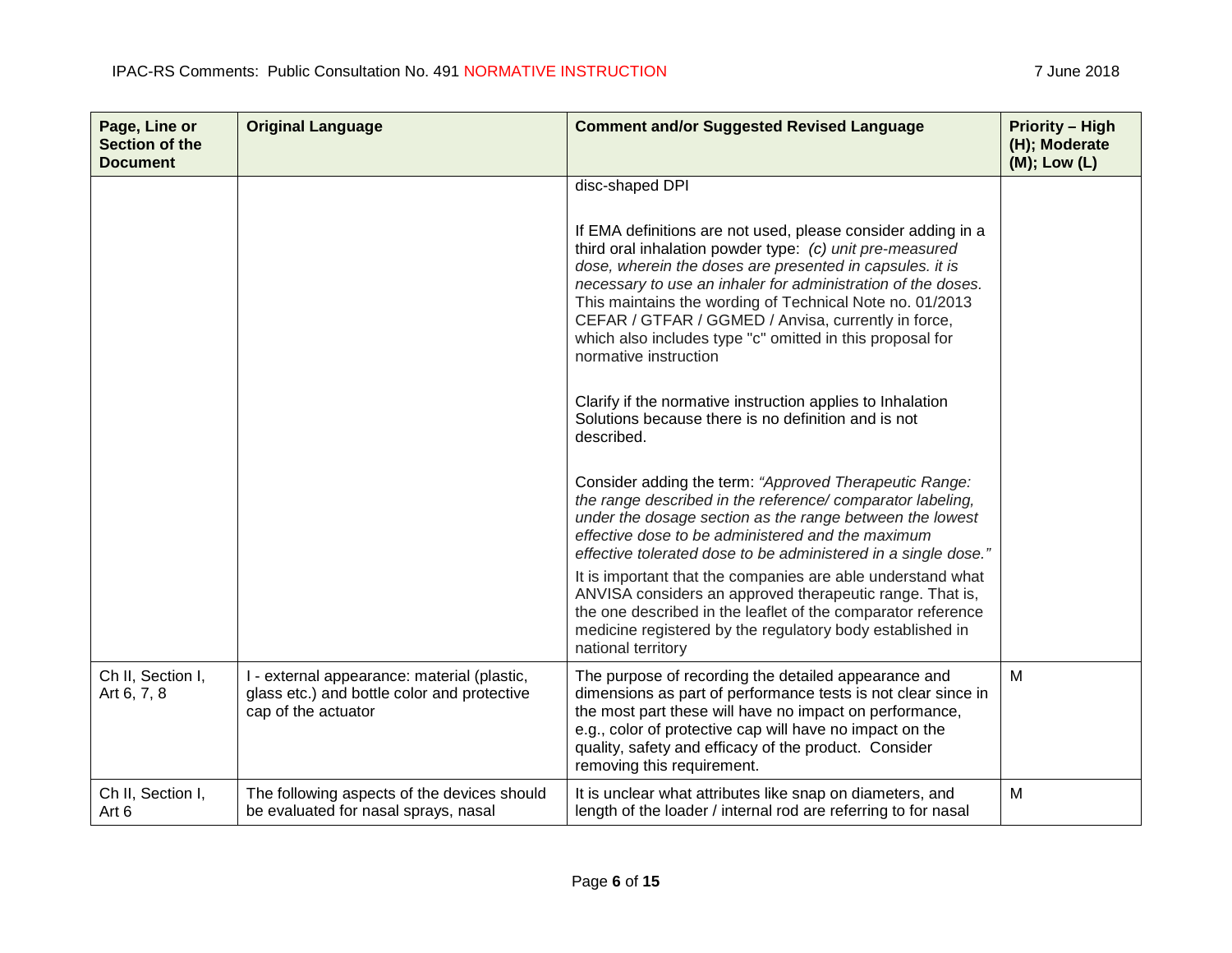$\overline{a}$ 

<span id="page-6-0"></span>

| Page, Line or<br><b>Section of the</b><br><b>Document</b> | <b>Original Language</b>                                                                                                                                                                                                                                                                                                                                                                                                                               | <b>Comment and/or Suggested Revised Language</b>                                                                                                                                                                                                                                                                                               | <b>Priority - High</b><br>(H); Moderate<br>(M); Low (L) |
|-----------------------------------------------------------|--------------------------------------------------------------------------------------------------------------------------------------------------------------------------------------------------------------------------------------------------------------------------------------------------------------------------------------------------------------------------------------------------------------------------------------------------------|------------------------------------------------------------------------------------------------------------------------------------------------------------------------------------------------------------------------------------------------------------------------------------------------------------------------------------------------|---------------------------------------------------------|
|                                                           | aerosols and oral inhalation aerosols:<br>I - external appearance: material (plastic,<br>glass etc.) and bottle color and protective<br>cap of the actuator;<br>II - height and width of the flask added<br>to the actuator;<br>III - snap on diameters;<br>IV - length of the loader / internal rod<br>(for nasal spray); and<br>V - description of coupling mode of the<br>actuator to the bottle, when applicable, and<br>actuator activation mode. | sprays, nasal aerosols and oral inhalation aerosols.<br>Please also clarify what is required regarding height and<br>width of the flask added to the actuator.                                                                                                                                                                                 |                                                         |
| Ch. II, Section I,<br>Appearance, Art<br>7 and 8, II      | Art 7. II - dimensions of the body, including<br>the dimensions of the nozzle<br>Art 8. II - dimensions of the body, base and<br>nest of the inhaler, including the<br>dimensions of the nozzle                                                                                                                                                                                                                                                        | Please clarify the relevance of the requirement for<br>"dimensions of the nozzle" for disc-type inhalation powder<br>products                                                                                                                                                                                                                  | M                                                       |
| Ch. II; Section I;<br>Art 9                               | In cases where products are intended to be<br>interchangeable, aspects of test drug<br>devices should be as close as possible to<br>those of the reference medicine.<br>Single paragraph. The handling of the<br>medicinal products should be the same as<br>described in the package insert of the<br>reference medicine.                                                                                                                             | Please provide more clarification regarding the phrase,<br>"aspects of test drug devices should be as close as<br>possible to those of the reference medicine."<br>Consideration should be given to the fact that minor<br>differences in handling may be acceptable (for example, see<br>FDA Comparative Human Factors Guidance) <sup>1</sup> | H                                                       |
| Ch. II, Section II,<br>Priming and Re-                    |                                                                                                                                                                                                                                                                                                                                                                                                                                                        | Please refer to the previous IPAC-RS comments to the<br>ANVISA 2013 Technical Note: priming re-priming should be<br>considered as a characterization test, not to demonstrate                                                                                                                                                                  | H                                                       |

<sup>&</sup>lt;sup>1</sup> Comparative Analyses and Related Comparative Use Human Factors Studies for a Drug-Device Combination Product Submitted in an ANDA: Draft Guidance [for Industry](https://www.fda.gov/downloads/Drugs/GuidanceComplianceRegulatoryInformation/Guidances/UCM536959.pdf) (PDF - 200KB). US FDA, CDER, Generic Drug Guidances. https://www.fda.gov/Drugs/GuidanceComplianceRegulatoryInform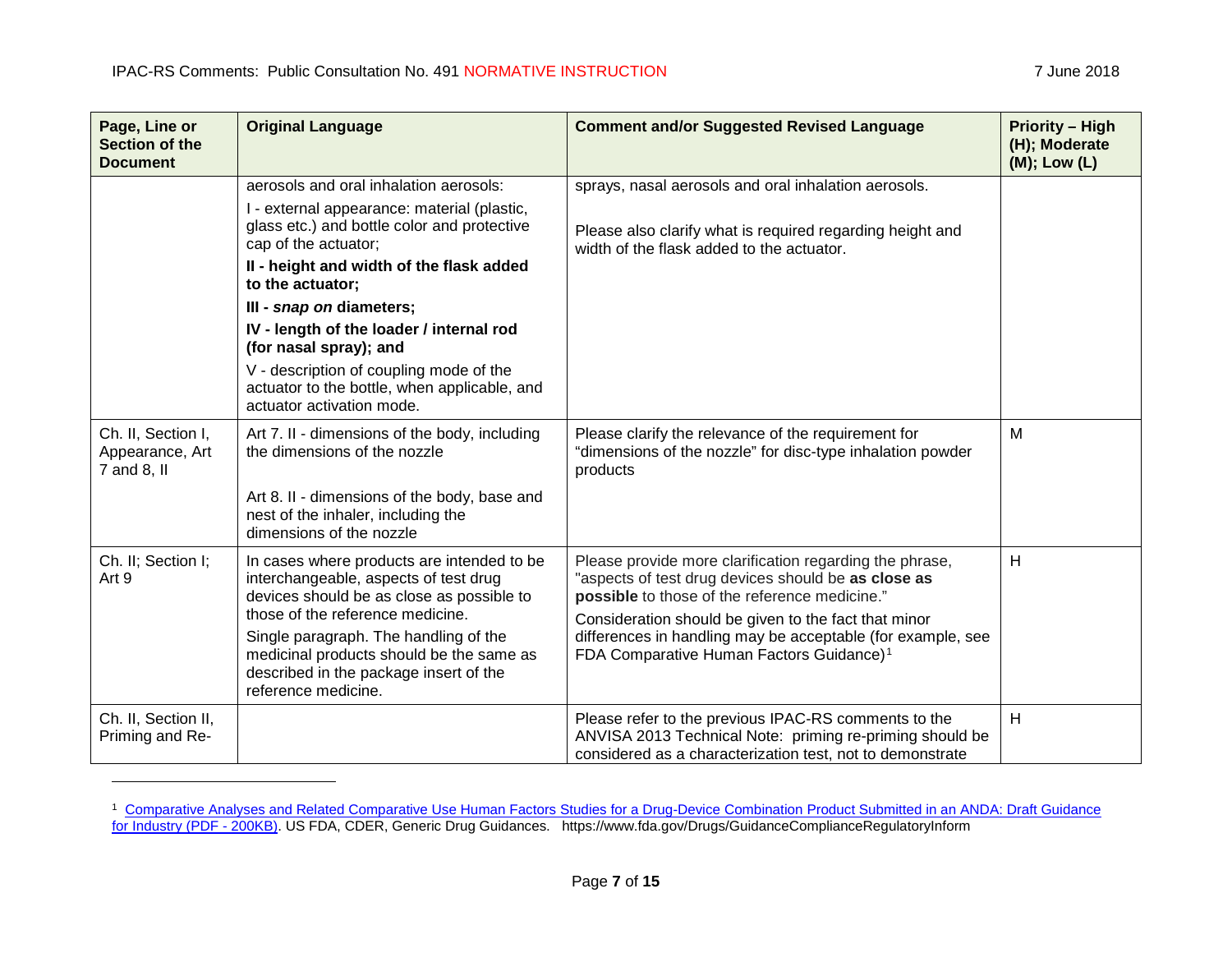| Page, Line or<br><b>Section of the</b><br><b>Document</b>                              | <b>Original Language</b>                                                                                                                                                                                                                                                                                                                                                               | <b>Comment and/or Suggested Revised Language</b>                                                                                                                                                                                                                                                                                                                                                                                                                                                                                                                                                                                                                                                                               | <b>Priority - High</b><br>(H); Moderate<br>$(M);$ Low $(L)$ |
|----------------------------------------------------------------------------------------|----------------------------------------------------------------------------------------------------------------------------------------------------------------------------------------------------------------------------------------------------------------------------------------------------------------------------------------------------------------------------------------|--------------------------------------------------------------------------------------------------------------------------------------------------------------------------------------------------------------------------------------------------------------------------------------------------------------------------------------------------------------------------------------------------------------------------------------------------------------------------------------------------------------------------------------------------------------------------------------------------------------------------------------------------------------------------------------------------------------------------------|-------------------------------------------------------------|
| priming, Art. 14                                                                       |                                                                                                                                                                                                                                                                                                                                                                                        | equivalence.                                                                                                                                                                                                                                                                                                                                                                                                                                                                                                                                                                                                                                                                                                                   |                                                             |
| Ch. II, Section II,<br>Priming and Re-<br>Priming, Art 14<br>and other similar<br>text | The priming and repriming test shall be<br>conducted using at least thirty devices from<br>three batches of the test drug, ten devices<br>from each batch and thirty devices from<br>three batches of the reference / comparator<br>drug, ten devices being from each lot, or<br>thirty devices of a lot of that drug for nasal<br>spray, nasal aerosol and oral inhalation<br>aerosol | clarify the wording with respect to the sampling of the 30<br>units.<br>For example:  use at least 30 units from both the<br>reference and comparator products. This may comprise 10<br>units from each of three batches, or 30 units from one batch                                                                                                                                                                                                                                                                                                                                                                                                                                                                           | H                                                           |
| Ch II; Section II;<br>Art 16, IV, §2                                                   | § 2 The geometric means of the thirty load<br>test results and the thirty results of the<br>reload test shall be within the range of 95%<br>-105% of the labeled value                                                                                                                                                                                                                 | Would it be acceptable for the test and reference just to be<br>similar? Consider removing this requirement and deferring<br>to §3, which addresses the requirement for "similarity."                                                                                                                                                                                                                                                                                                                                                                                                                                                                                                                                          | H                                                           |
| Ch II; Section II;<br>Art 16, IV, §2                                                   |                                                                                                                                                                                                                                                                                                                                                                                        | Does this geometric mean consider batch to batch<br>variability? Also, is the "labelled" value referring to the<br>reference product?                                                                                                                                                                                                                                                                                                                                                                                                                                                                                                                                                                                          | M                                                           |
| Ch. II, Section III<br><b>Art 19</b>                                                   | The content test of a actuation over the<br>total content of the device shall be<br>conducted using at least thirty devices of<br>three batches of the test drug, ten devices<br>of each batch; and thirty devices from three<br>batches of the reference drug / comparator,<br>ten devices from each batch, or thirty<br>devices from a batch of that drug.                           | Please see IPAC-RS comments to 2013 Technical Note:<br>terminology requires clarifying. APSD is the more critical<br>parameter for equivalence, hence our recommendation is<br>that that the EMA approach is adopted for delivered dose.<br>It may not always be appropriate to test single actuation<br>content - for products which deliver more than a single<br>actuation per dose, this test should be conducted for the<br>minimum dose.<br>Testing sensitivity of dose emission across a range of flow<br>rates, or minimum volume required to fully release dose is<br>not included here. Unless justified otherwise, comparative<br>in vitro data should be generated over a range of patient<br>relevant flow rates. | H                                                           |
| Ch. II, Section III<br><b>Art 19</b>                                                   |                                                                                                                                                                                                                                                                                                                                                                                        | It is not clear whether the option of thirty devices from one<br>batch is applicable to both test and reference products                                                                                                                                                                                                                                                                                                                                                                                                                                                                                                                                                                                                       | M                                                           |

<u> 1989 - Johann Stoff, deutscher Stoffen und der Stoffen und der Stoffen und der Stoffen und der Stoffen und der</u>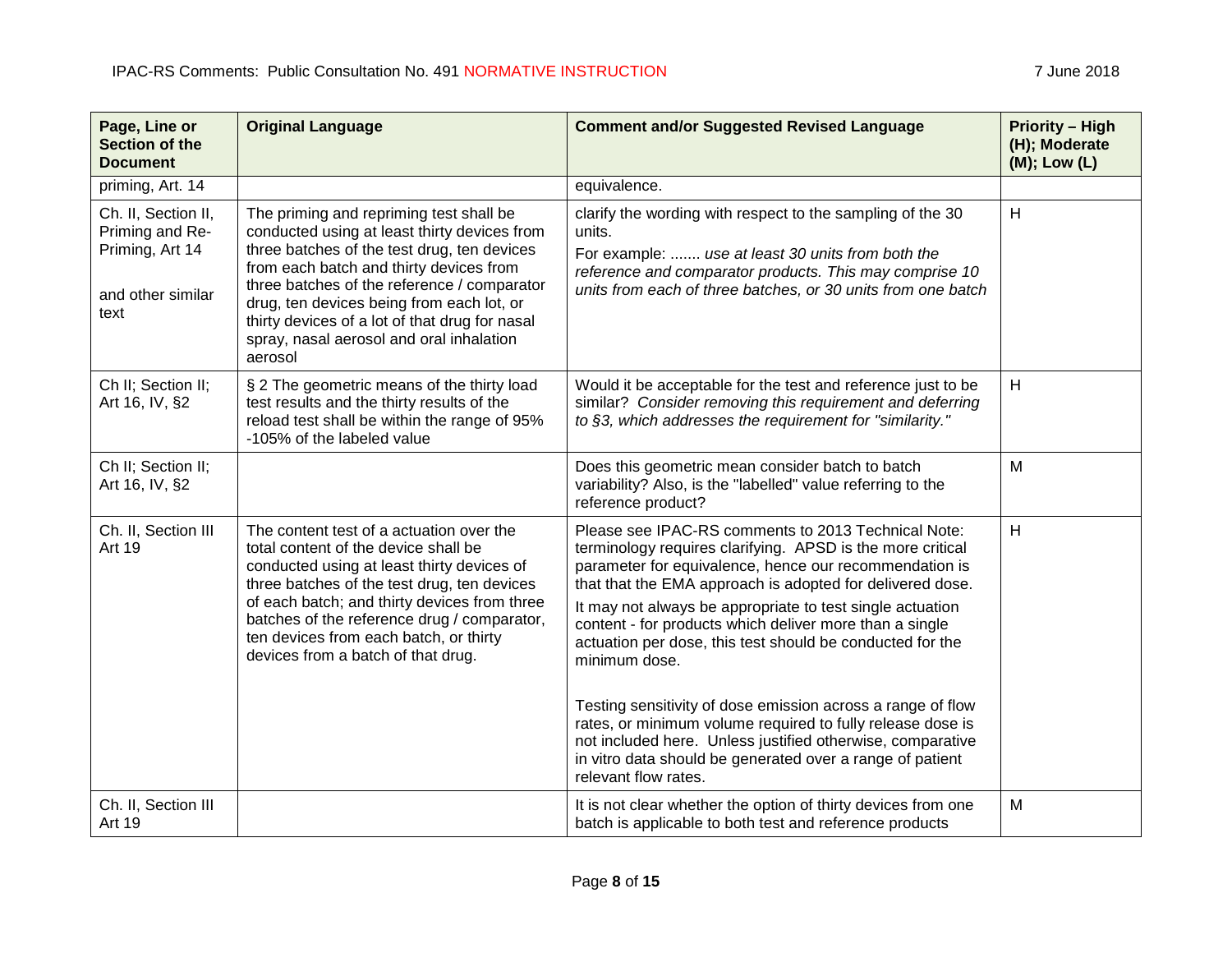| Page, Line or<br><b>Section of the</b><br><b>Document</b> | <b>Original Language</b>                                                                                                                                                                                                                                                                                                                                                                                                                                              | <b>Comment and/or Suggested Revised Language</b>                                                                                                                                                                                                                                                                                                                                           | <b>Priority - High</b><br>(H); Moderate<br>(M); Low (L) |
|-----------------------------------------------------------|-----------------------------------------------------------------------------------------------------------------------------------------------------------------------------------------------------------------------------------------------------------------------------------------------------------------------------------------------------------------------------------------------------------------------------------------------------------------------|--------------------------------------------------------------------------------------------------------------------------------------------------------------------------------------------------------------------------------------------------------------------------------------------------------------------------------------------------------------------------------------------|---------------------------------------------------------|
| Ch. II, Section III<br>Art 19, §2                         | §2 In cases of oral inhalation powders of<br>the disc type in which the doses are<br>packaged in unit capsules, the test shall be<br>conducted using at least thirty units of three<br>batches of the test drug, ten units of each<br>batch; and thirty units of three batches of<br>the reference drug / comparator, ten units<br>of each lot, or thirty units of a lot of that<br>drug.                                                                             | Use of term "capsule" is confusing. Suggest using "pre-<br>metered dose."                                                                                                                                                                                                                                                                                                                  | M                                                       |
| Ch II, Section III,<br><b>Art 24</b>                      | Single paragraph. If the sensitivity of the<br>method does not allow the quantification of<br>the drug from a single activation, that is, the<br>evaluation of a performance does not allow<br>to obtain a single result, more actuations<br>can be used to obtain this single result, as<br>long as technically justified and proven<br>documented in the Protocol and Report of<br>the Pharmaceutical Equivalence Study, but<br>not exceeding ten total actuations. | Clarify where using more than one dose may be acceptable<br>for quantifying the drug from a single activation.<br>For example, consider making the following revision:<br>more actuations can be used to obtain this single<br>result as long as the number of activations used are in line<br>with the number of activations specified in the product<br>labelling, which comprise a dose | M                                                       |
| Ch II, Section III,<br><b>Art 25</b>                      | In the case of nasal sprays and oral<br>inhalation powders, statistical analysis of<br>population bioequivalence or in vitro<br>bioequivalence should be performed,<br>according to the provisions of this<br>Normative Instruction, separately in the<br>results obtained from:<br>I - start of the devices (thirty results);<br>II - end of the devices (thirty results).                                                                                           | The scope of the request for statistical analysis separately at<br>start and end of device should be clarified for device<br>metered products.                                                                                                                                                                                                                                             | H                                                       |
| Ch II, Section III,<br><b>Art 25</b>                      |                                                                                                                                                                                                                                                                                                                                                                                                                                                                       | Does "oral inhalation powder" include both reservoir and<br>"disc"? Why does the sampling scheme of reservoir DPI<br>differ from MDI? Please clarify.                                                                                                                                                                                                                                      | M                                                       |
| Ch II, Section III,<br>Art 26, I                          | In the case of nasal aerosols and oral<br>inhalation aerosols, statistical analysis of<br>population bioequivalence or in vitro                                                                                                                                                                                                                                                                                                                                       | Why does the analysis for aerosols differ from that of spray<br>(see Art 25)? Please clarify.                                                                                                                                                                                                                                                                                              | M                                                       |

<u> 1989 - Johann Stoff, deutscher Stoffen und der Stoffen und der Stoffen und der Stoffen und der Stoffen und der</u>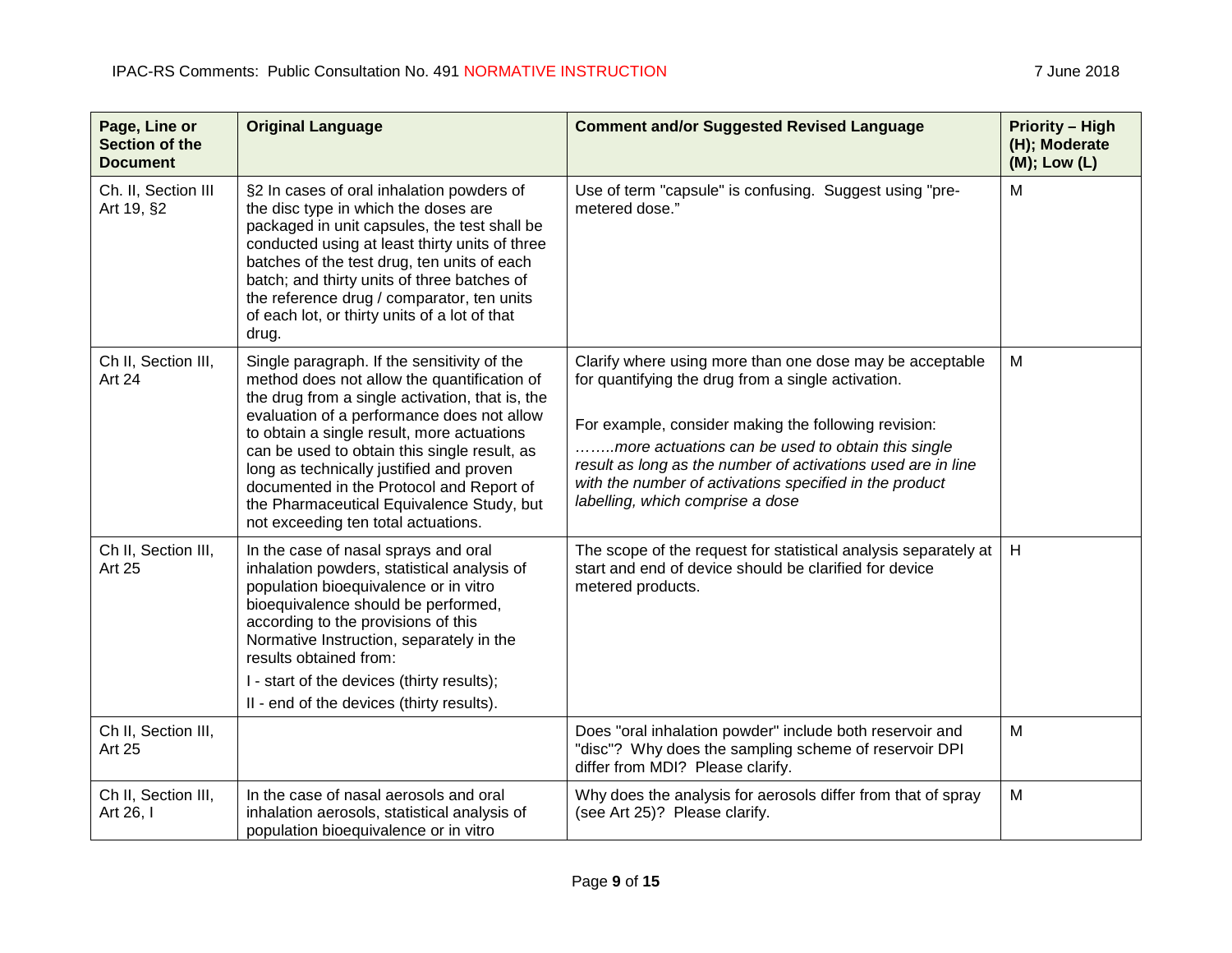**Page, Line or Section of the Document**

| <b>Original Language</b>                                                                                                                                                                                                                                   | <b>Comment and/or Suggested Revised Language</b>                                                                                               | <b>Priority – High</b><br>(H); Moderate<br>$(M)$ ; Low $(L)$ |
|------------------------------------------------------------------------------------------------------------------------------------------------------------------------------------------------------------------------------------------------------------|------------------------------------------------------------------------------------------------------------------------------------------------|--------------------------------------------------------------|
| bioequivalence should be carried out,<br>according to the provisions of this<br>Normative Instruction, separately in the<br>thirty results obtained from:<br>I - start of the devices (thirty results);<br>II - means of the devices (thirty results)      |                                                                                                                                                |                                                              |
| In the case of oral inhalation powders of the<br>disc type in which the doses are packaged<br>in unit capsules, statistical analysis of<br>the contract of the contract of the contract of the contract of the contract of the contract of the contract of | Clarify the application of statistical analysis with respect to<br>content of actuation over total device content for pre-<br>metered products | M                                                            |

|                                      | I - start of the devices (thirty results);<br>II - means of the devices (thirty results)                                                                                                                                                                                                                                                                                                                                                          |                                                                                                                                                                                                                             |   |
|--------------------------------------|---------------------------------------------------------------------------------------------------------------------------------------------------------------------------------------------------------------------------------------------------------------------------------------------------------------------------------------------------------------------------------------------------------------------------------------------------|-----------------------------------------------------------------------------------------------------------------------------------------------------------------------------------------------------------------------------|---|
| Ch II, Section III,<br><b>Art 27</b> | In the case of oral inhalation powders of the<br>disc type in which the doses are packaged<br>in unit capsules, statistical analysis of<br>population bioequivalence or in vitro<br>bioequivalence must be carried out,<br>according to the provisions of Annex I of<br>this Normative Instruction, separately in the<br>thirty results obtained of the units tested.                                                                             | Clarify the application of statistical analysis with respect to<br>content of actuation over total device content for pre-<br>metered products<br>Use of term "capsule" is confusing. Suggest using "pre-<br>metered dose." | M |
| Ch II, Section III,<br><b>Art 27</b> |                                                                                                                                                                                                                                                                                                                                                                                                                                                   | To avoid confusion use consistent terminology. For<br>example, add parentheses to clarify:<br>population bioequivalence or (in vitro bioequivalence) to<br>that used in Annex 1                                             | M |
| Ch II, Section IV,<br>Art 30         | thirty units of three batches of the test<br>drug, ten vials of each batch                                                                                                                                                                                                                                                                                                                                                                        | Please provide consistency in reference to the "units". Text<br>refers to units and vials. Recommend to use the term<br>"ampoules."                                                                                         | M |
| Ch II, Section IV,<br>Art 32         | until there is no mist coming out of the<br>face mask                                                                                                                                                                                                                                                                                                                                                                                             | Performance testing should not be assessed with a face<br>mask.                                                                                                                                                             | M |
| Ch II, Section V,<br><b>Art 37</b>   | The test for the distribution of aerodynamic<br>particle size by cascade impaction for nasal<br>aerosol, oral inhalation aerosol and oral<br>inhalation powder shall be conducted using<br>at least thirty devices of three batches of<br>the test drug, ten devices of each lot, and<br>thirty devices from three batches of the<br>reference drug / comparator, ten devices<br>from each batch, or thirty devices from a<br>batch of that drug. | There is no mention of nasal spray in this section (only nasal<br>aerosol). Please clarify if nasal spray is also included.<br>Comment also relates to Art 42.                                                              | M |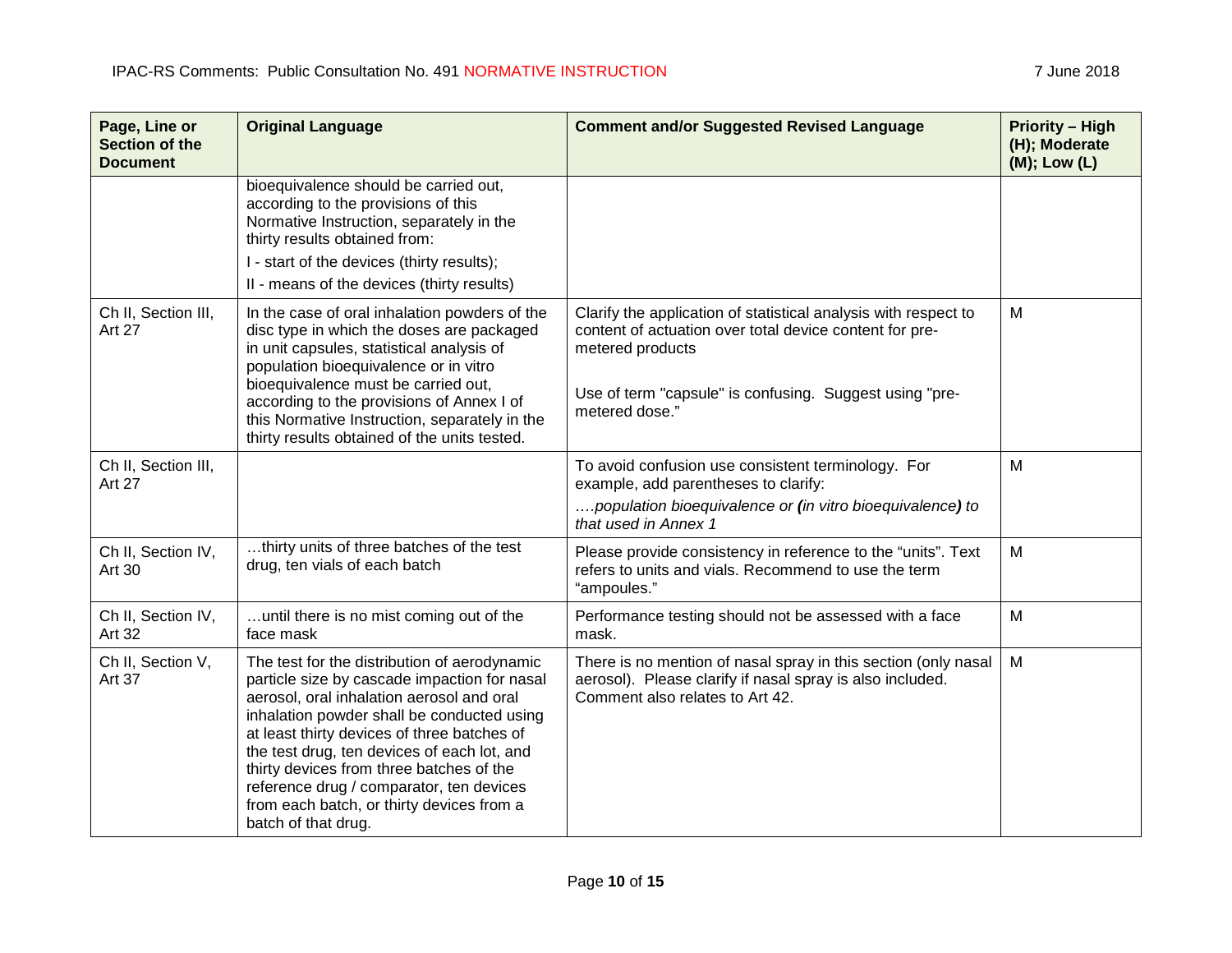| Page, Line or<br><b>Section of the</b><br><b>Document</b> | <b>Original Language</b>                                                                                                                                                                                                                                                                                                                                                                                                                                 | <b>Comment and/or Suggested Revised Language</b>                                                                                                                                                                                                                                                                                                                                                                                                                                                                             | <b>Priority - High</b><br>(H); Moderate<br>(M); Low (L) |
|-----------------------------------------------------------|----------------------------------------------------------------------------------------------------------------------------------------------------------------------------------------------------------------------------------------------------------------------------------------------------------------------------------------------------------------------------------------------------------------------------------------------------------|------------------------------------------------------------------------------------------------------------------------------------------------------------------------------------------------------------------------------------------------------------------------------------------------------------------------------------------------------------------------------------------------------------------------------------------------------------------------------------------------------------------------------|---------------------------------------------------------|
| Ch II, Section V,<br>Art 37, §1                           | § 1 In the case of oral inhalation powders of<br>the disc type in which the doses are<br>packaged in unit capsules, use at least<br>thirty units of three lots of the test drug, ten<br>units of each lot; and thirty units of three<br>lots of the reference / comparator, ten units<br>of each batch, or thirty units of a batch of<br>that batch                                                                                                      | Consistency in reference to the "units". Text refers to units<br>and capsules. In this situation, reference should be made to<br>capsules throughout.<br>However, the text in this paragraph was meant to be<br>suitable to DPIs that contain (i) drug in blister strips (drug<br>contained inside a sealed inhaler) and to (ii) drug contained<br>in capsules that are inserted into a capsule-based inhaler.<br>For these two types of pre-metered unit-dose DPIs the<br>wording has to be different.                      | M                                                       |
| Ch II, Section V,<br>Art 38                               | An apparatus for collection of the delivered<br>doses and a cascade impaction system<br>should be used                                                                                                                                                                                                                                                                                                                                                   | It is unclear why an apparatus for collection of delivered<br>dose and a cascade impactor are needed for APSD testing,<br>when the cascade impactor is collecting the delivered dose.<br>Please clarify this request.                                                                                                                                                                                                                                                                                                        | M                                                       |
| Ch II, Section V,<br><b>Art 40</b>                        | In the case of oral inhalation powders of the<br>disc type in which the doses are packaged<br>in unit capsules, the content released by<br>each unit tested should be separately<br>evaluated using the inhaler of the<br>respective batch of the unit evaluated.                                                                                                                                                                                        | Does this imply that APSD should be done on single doses?<br>For APSD test involving fractionation of dose, multiple<br>activations will typically be required to ensure adequate<br>sensitivity<br>Please clarify what is meant by "separately evaluated"                                                                                                                                                                                                                                                                   | M                                                       |
| Ch. II, Section V,<br>Art 42 and 43                       | Art. 42. At least the following parameters<br>shall be calculated from the appropriate<br>software, as recommended in official<br>compendia:<br>I - mass of the active principle in each of<br>the stages;<br>II - cumulative mass of the active principle<br>in each of the stages;<br>III - mass of fine particles;<br>IV - mass mean aerodynamic diameter;<br>and<br>V - geometric standard deviation.<br>Art. 43. Statistical analysis of population | Please consider previous IPAC-RS comments regarding<br>MMAD and GSD with respect to the 2013 Technical Note.<br>Equivalence for each stage is not likely to be achieved for<br>most products, many of which have still been shown to be<br>acceptable in terms of PK BE. This requirement raises the<br>bar extremely high and is not in alignment with either EMA<br>or US requirements.<br>It may not be scientifically meaningful to determine<br>equivalence based on drug deposited on each of the stages<br>of the CI. | H                                                       |
|                                                           | bioequivalence or in vitro bioequivalence                                                                                                                                                                                                                                                                                                                                                                                                                | Population BE or in vitro BE may be appropriate for 'mass of                                                                                                                                                                                                                                                                                                                                                                                                                                                                 |                                                         |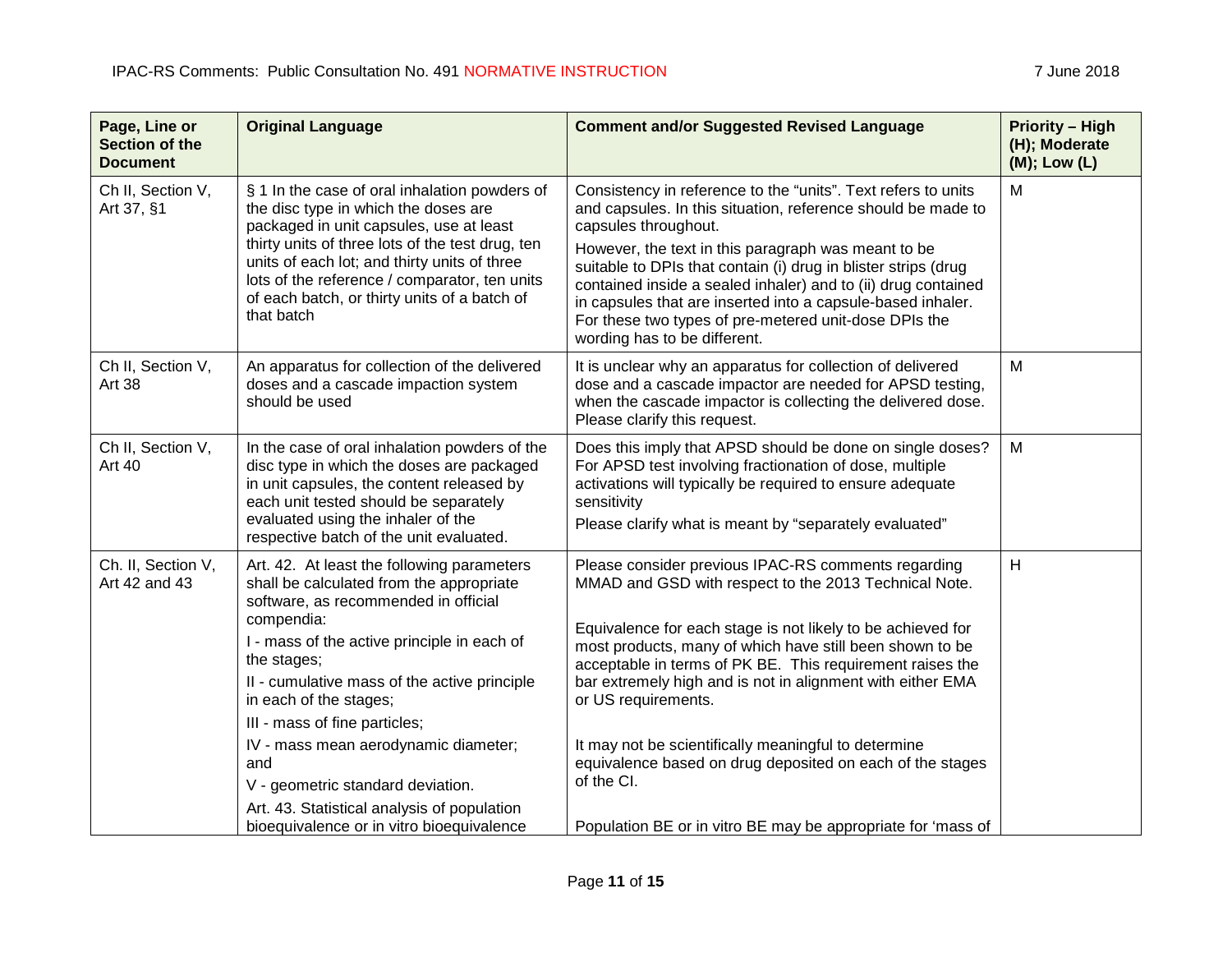| Page, Line or<br><b>Section of the</b><br><b>Document</b> | <b>Original Language</b>                                                                                                                                                                                                                                                                                                                                                                                                                                                                                                                                                                                                                                            | <b>Comment and/or Suggested Revised Language</b>                                                                                                                                                                                                                                                                                                                                                                       | <b>Priority - High</b><br>(H); Moderate<br>(M); Low (L) |
|-----------------------------------------------------------|---------------------------------------------------------------------------------------------------------------------------------------------------------------------------------------------------------------------------------------------------------------------------------------------------------------------------------------------------------------------------------------------------------------------------------------------------------------------------------------------------------------------------------------------------------------------------------------------------------------------------------------------------------------------|------------------------------------------------------------------------------------------------------------------------------------------------------------------------------------------------------------------------------------------------------------------------------------------------------------------------------------------------------------------------------------------------------------------------|---------------------------------------------------------|
|                                                           | shall be performed, according to the<br>provisions of this Normative Instruction,<br>separately in the thirty results of each of the<br>parameters mentioned in Article 42.                                                                                                                                                                                                                                                                                                                                                                                                                                                                                         | fine particles' but may not be appropriate for other tests in<br>which the measured amounts are close to 0 or the<br>measurement variation is higher, or for tests that do not<br>meet the required distributional assumptions.                                                                                                                                                                                        |                                                         |
| Ch. II, Section V,<br>Art 44                              | The results of the test medicinal product<br>should be similar to those of the reference<br>medicine / comparator.                                                                                                                                                                                                                                                                                                                                                                                                                                                                                                                                                  | Population BE or in vitro BE may be appropriate for 'mass of<br>fine particles' but may not be appropriate for other tests in<br>which the measured amounts are close to 0 or the<br>measurement variation is higher, or for tests that do not<br>meet the required distributional assumptions.<br>Thus, expectations with respect to what constitutes 'similar'<br>for parameters not subject to PBE would be useful. | H                                                       |
| Ch. II, Section VI,<br><b>Art 47</b>                      | The size distribution of droplets / particles<br>by laser diffraction with nasal spray should<br>be conducted using at least:<br>I - for nasal spray: thirty devices of three<br>batches of the test drug, ten devices of<br>each batch; and thirty devices from three<br>batches of the reference / comparator drug,<br>ten devices from each batch, or thirty<br>devices from a batch of that drug;<br>II - for drugs for nebulization: thirty units of<br>three batches of the test drug, ten units of<br>each lot; and thirty units of three batches of<br>the reference drug / comparator, ten units<br>of each lot, or thirty units of a lot of that<br>drug. | Please clarify if these recommendations are applicable to<br>nasal aerosols as well.                                                                                                                                                                                                                                                                                                                                   | M                                                       |
| Ch II, Section VI,<br><b>Art 52</b>                       | Art. 52. Statistical analysis of population<br>bioequivalence or in vitro bioequivalence<br>shall be performed, according to the<br>provisions of this Normative Instruction, in<br>the results of D50 obtained from the<br>following groups, separately:<br>I - 1st distance; beginning of the content of                                                                                                                                                                                                                                                                                                                                                          | The test parameters and acceptance criteria are too<br>prescriptive and should be focused only on parameters that<br>impact performance or pharmaceutical equivalence                                                                                                                                                                                                                                                  | H                                                       |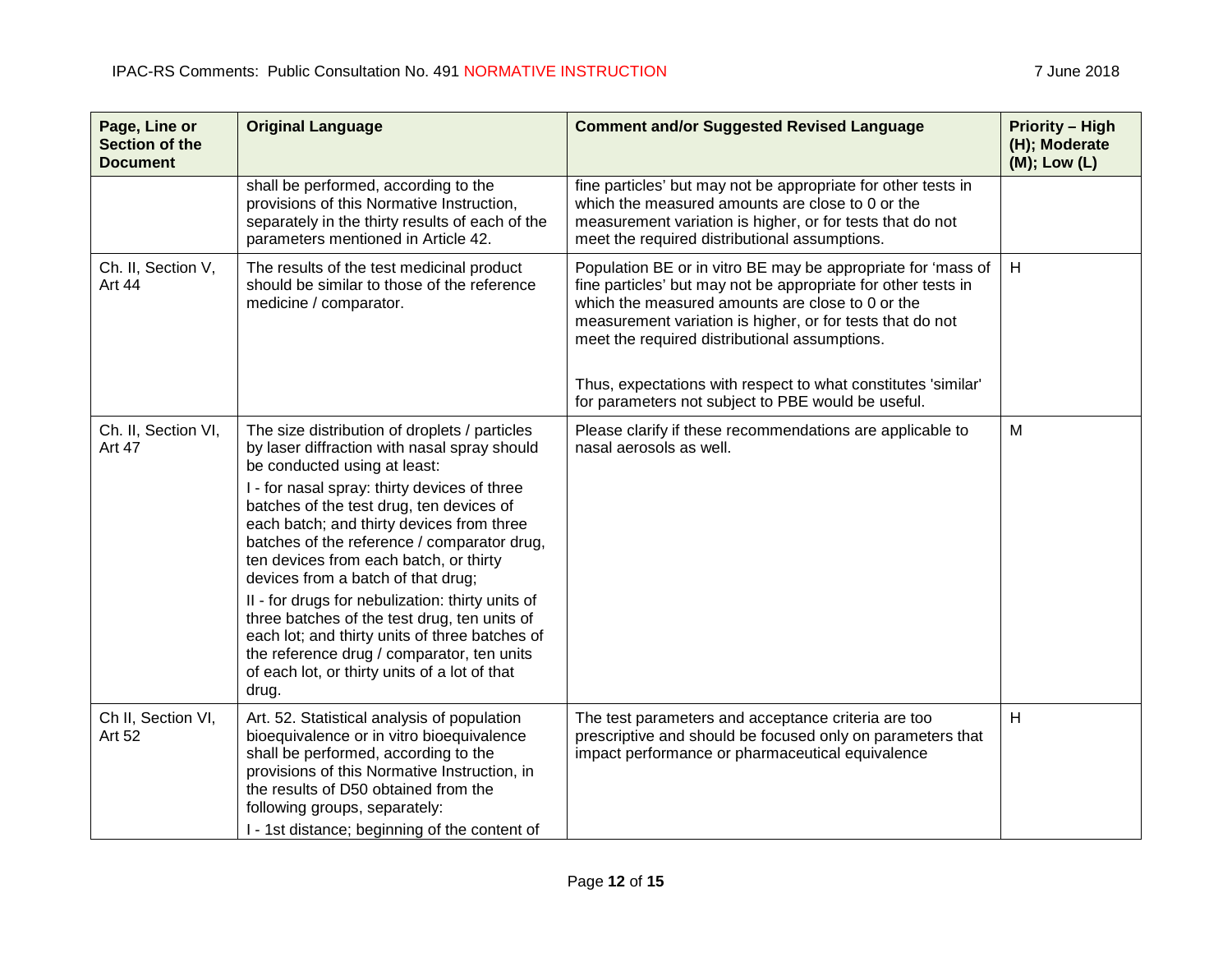| Page, Line or<br>Section of the<br><b>Document</b> | <b>Original Language</b>                                                                                                                                                                                                                                                                                                                                                                         | <b>Comment and/or Suggested Revised Language</b>                                                                                                                                                                           | <b>Priority - High</b><br>(H); Moderate<br>$(M);$ Low $(L)$ |
|----------------------------------------------------|--------------------------------------------------------------------------------------------------------------------------------------------------------------------------------------------------------------------------------------------------------------------------------------------------------------------------------------------------------------------------------------------------|----------------------------------------------------------------------------------------------------------------------------------------------------------------------------------------------------------------------------|-------------------------------------------------------------|
|                                                    | the devices (thirty results);<br>II - 1st distance; final content of the devices<br>(thirty results);<br>III - 2nd distance; beginning of the content<br>of the devices (thirty results); and<br>IV - 2nd distance; content of the devices                                                                                                                                                       |                                                                                                                                                                                                                            |                                                             |
| Ch II, Section VI,<br>Art 57                       | (thirty results).<br>The results of the test medicinal product<br>should be similar to those of the reference<br>medicine / comparator.                                                                                                                                                                                                                                                          | What does "similar" mean? In other words, what does<br>ANVISA consider to be "similar?"                                                                                                                                    | M                                                           |
| Ch II, Section VII,<br>Art 60                      | The number of actuations per device test<br>shall be conducted using at least three<br>devices of the test drug and at least three<br>devices of the reference medicine /<br>comparator                                                                                                                                                                                                          | As this test is informative only (see Art. 62) there should be<br>no requirement to test the reference product, only the test<br>product.<br>Make clear this section is not relevant for pre-metered<br>("Disc") type DPIs | M                                                           |
| Ch II, Section VII,<br>Art 64                      | Copies of the test sheets or sheets of the<br>present test shall be included in the<br>Protocol and Report for the samples of the<br>test drug and those of the reference<br>medicine / comparator.                                                                                                                                                                                              | Consider removing this text because the documents can be<br>made available at the company if needed for clarifications,<br>but not necessarily needed in the submission.                                                   | M                                                           |
| Ch II, Section VIII                                |                                                                                                                                                                                                                                                                                                                                                                                                  | Please consider IPAC-RS previous comments to the 2013<br>Technical Note, addressing spray pattern                                                                                                                          | M                                                           |
| Ch II, Section VIII,<br>Art 65                     | The spray pattern test shall be conducted<br>using at least thirty devices from three<br>batches of the test drug, ten devices from<br>each batch; and thirty devices from three<br>batches of the reference drug / comparator,<br>ten devices from each batch, or thirty<br>devices from a batch of that drug.<br>§ 1 For the nasal spray solution, a<br>minimum of 30 devices may be used in a | Nasal spray solution are included in the scope of this test. If<br>this test is to be included in this Instruction, would nasal<br>aerosols and orally inhaled aerosols also be in scope for this<br>test?                 | M                                                           |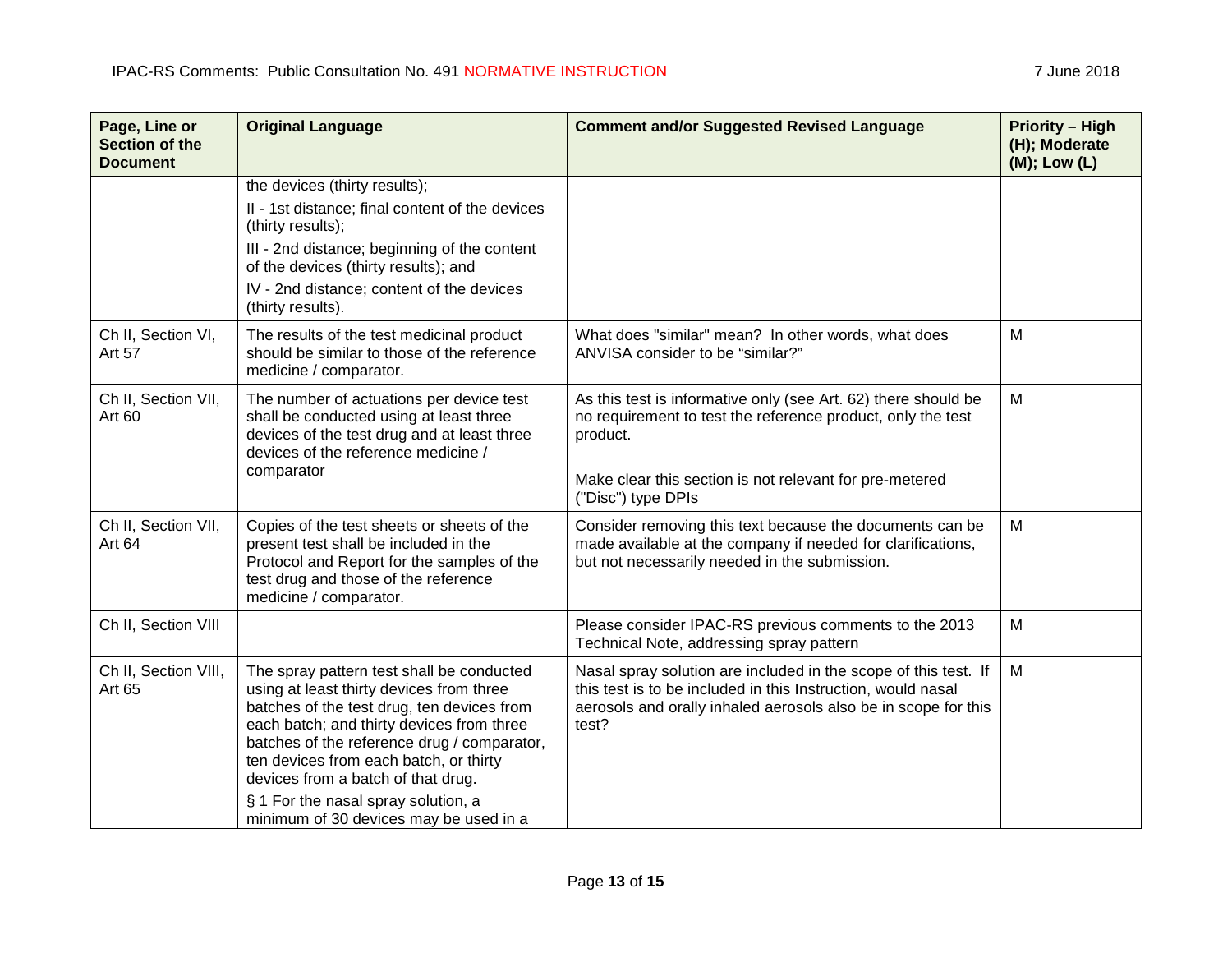| Page, Line or<br><b>Section of the</b><br><b>Document</b> | <b>Original Language</b>                                                                                                                                                                                                                                                                                                                                                                                                                                                                                                                                                                                                                                                                                                                                                                                                                                                                                                                                                                                                                                                                                                | <b>Comment and/or Suggested Revised Language</b>                                                                                                                                                                                                                                        | <b>Priority - High</b><br>(H); Moderate<br>(M); Low (L) |
|-----------------------------------------------------------|-------------------------------------------------------------------------------------------------------------------------------------------------------------------------------------------------------------------------------------------------------------------------------------------------------------------------------------------------------------------------------------------------------------------------------------------------------------------------------------------------------------------------------------------------------------------------------------------------------------------------------------------------------------------------------------------------------------------------------------------------------------------------------------------------------------------------------------------------------------------------------------------------------------------------------------------------------------------------------------------------------------------------------------------------------------------------------------------------------------------------|-----------------------------------------------------------------------------------------------------------------------------------------------------------------------------------------------------------------------------------------------------------------------------------------|---------------------------------------------------------|
|                                                           | lot of both the test drug and the reference /<br>comparator.<br>§ 2 The number of samples should be<br>sufficient to obtain thirty results of each<br>parameter for each of the medicines under                                                                                                                                                                                                                                                                                                                                                                                                                                                                                                                                                                                                                                                                                                                                                                                                                                                                                                                         |                                                                                                                                                                                                                                                                                         |                                                         |
| Ch II, Section VIII,<br>Art. 69, 70, 71                   | analysis.<br>Art. 69. In the case of manual image<br>analysis, statistical analysis of population<br>bioequivalence or in vitro bioequivalence<br>shall be performed according to the<br>provisions of Annex I of this Normative<br>Instruction, separately in the results of:<br>I - Dmax, 1st distance (thirty results);<br>II - Dmax, 2nd distance (thirty results).<br>Art. 70. In the case of automatic image<br>analysis, statistical analysis of population<br>bioequivalence or in vitro bioequivalence<br>shall be performed according to the<br>provisions of the Annex to this Normative<br>Instruction, separately in the results of:<br>I - perimeter area of spray pattern, 1st<br>distance (thirty results);<br>II - area of the perimeter of the spray<br>pattern, 2nd distance (thirty results).<br>Art. 71. For any type of image analysis,<br>perform statistical analysis of population<br>bioequivalence or in vitro bioequivalence,<br>according to the provisions of this<br>Normative Instruction, separately in the<br>results of:<br>I - Dmax / Dmin ratio, 1st distance (thirty<br>results); | It may not be appropriate to undertake statistical evaluation<br>on spray pattern data due to the highly variable nature of<br>spray pattern testing. Spray pattern testing includes<br>subjective elements of evaluation and a formal statistical<br>criterion may not be appropriate. | M                                                       |
|                                                           | II - Dmax / Dmin ratio, 2nd distance (thirty                                                                                                                                                                                                                                                                                                                                                                                                                                                                                                                                                                                                                                                                                                                                                                                                                                                                                                                                                                                                                                                                            |                                                                                                                                                                                                                                                                                         |                                                         |